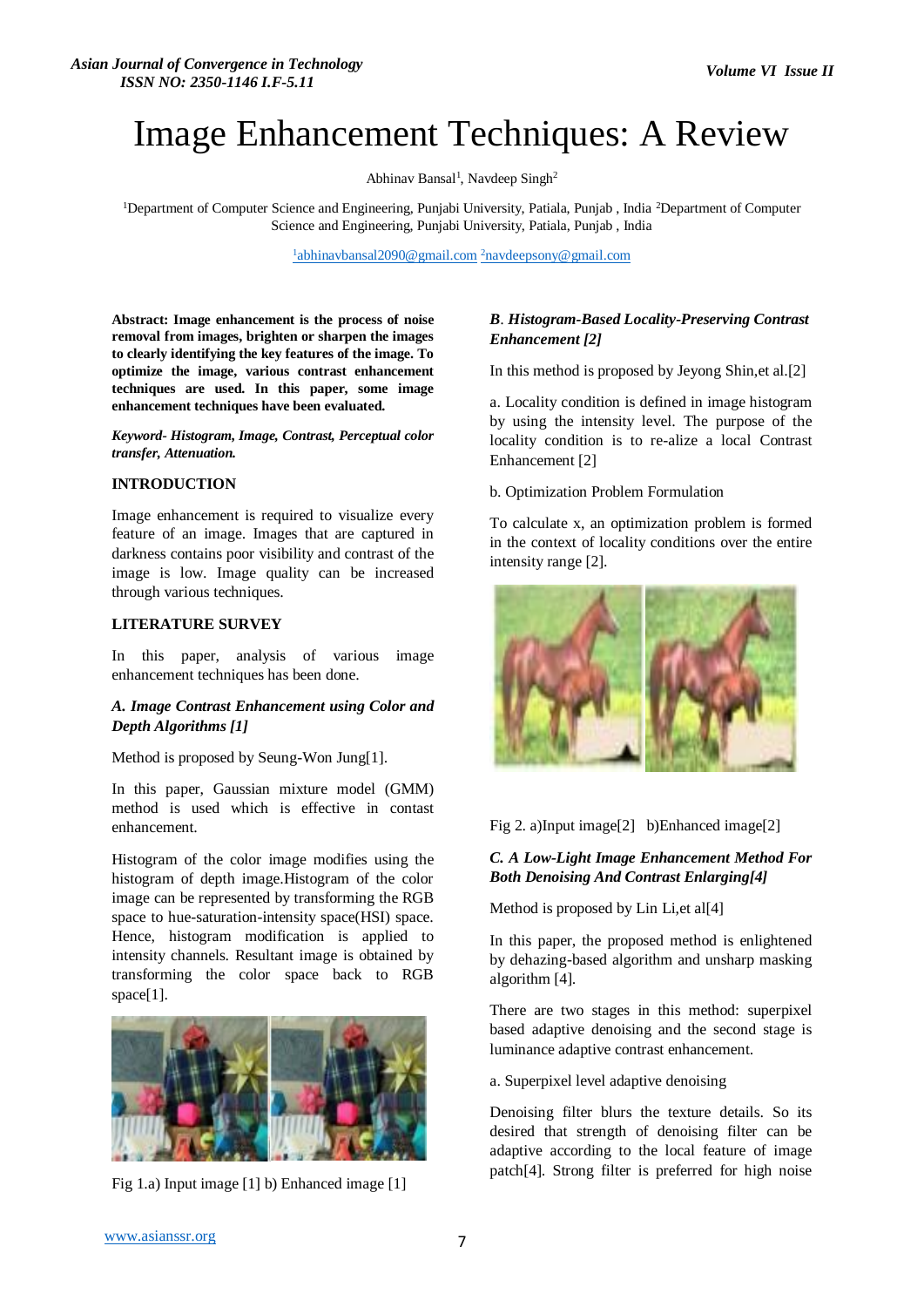#### *Asian Journal of Convergence in Technology ISSN NO: 2350-1146 I.F-5.11*

# *Volume VI Issue II*

visibility and weak filter is preferred for low noise visibility [4].

#### b. Luminance adaptive contrast enhancement

Haze removal method is used to enhance the contrast of the image [4].



Fig 3. a) Input image[4] b) Contrast enhanced Image without noise reduction[4] c) The final Enhanced image[4]

## *D. A Combined effect of local and global method for contrast image enhancement [3]*

Method is proposed by Sampada S Pathak [*3*]

In this paper, this technique is used on 2D histogram.2D histogram is made up of RGB values.

Global contrast stretching method is used to perform global contrast image enhancement.

Local contrast image enhancement is used to perform local contrast stretching method.

The Proposed method is used to preserve the brightness [3].



Fig 4. Flowchart [3]



Fig 5. GUI of combination of local and global contrast image enhancement method[3]

## *E. Dark Image Enhancement Using Perceptual Color Transfer [9]*

Method is proposed by Jonathan Cepeda-Negrete et al. [9]

In this paper, Perceptual color transfer (PCT) technique to transform a dark image into a lightened scene [9].A classical color transfer technique is used to perform the transformation of dark image into lighten image[9].

Details of methodology explain in details below.

a. Color transfer using first order statistics

In this method, there are two measures calculated in the image i.e. global mean and standard deviation. The purpose of this method is to transform an input image into another image which has similar look to that of the reference image [9].

b. Color transfer in the RLAB perceptual color space

In this methodology, The usage of color transfer is explore for complete dark images

C. Assessment of the color transfer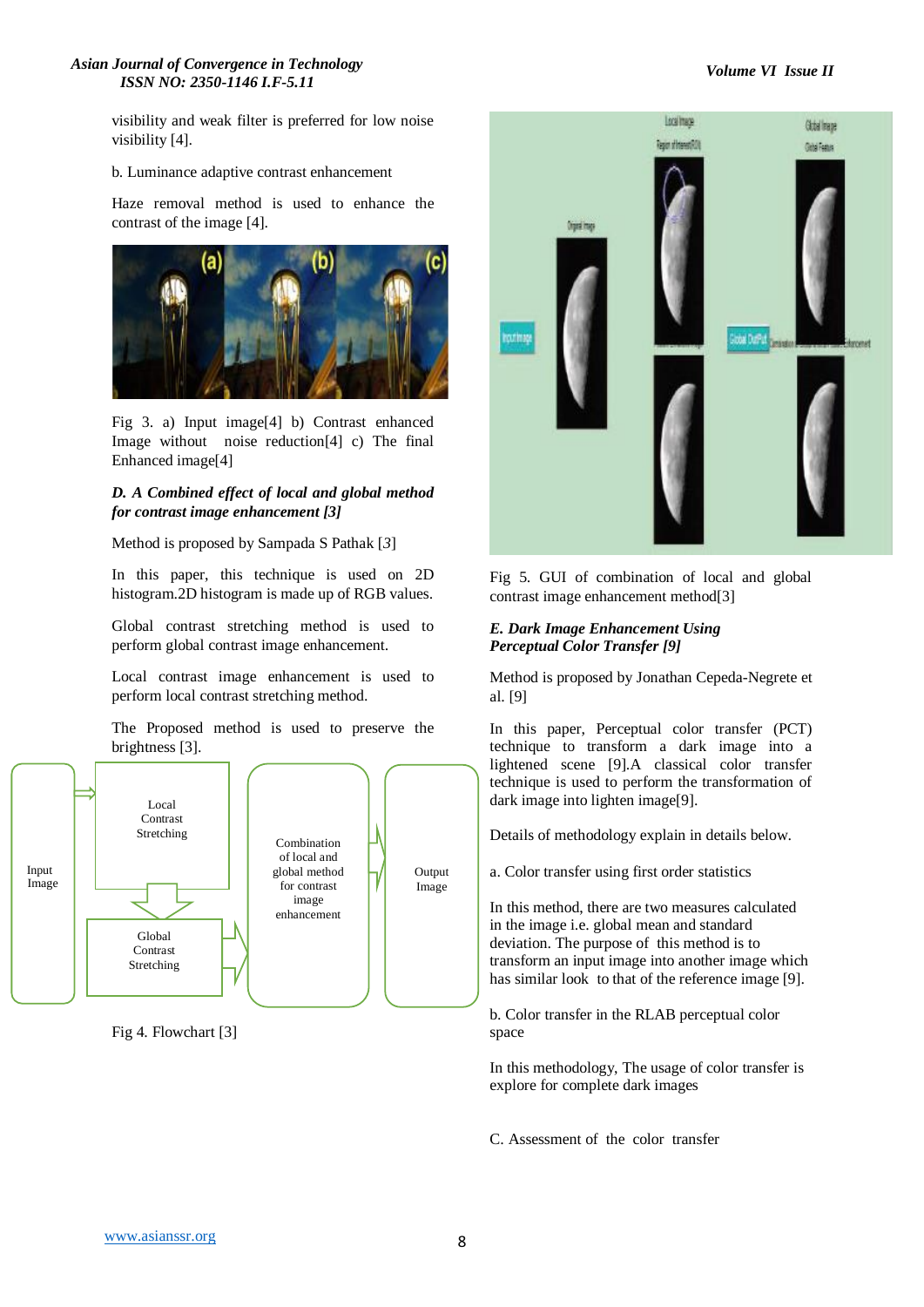#### *Asian Journal of Convergence in Technology ISSN NO: 2350-1146 I.F-5.11*

In this methodology, metric is used for evaluating the quality of the image, similarity between the outcome and the target image is calculated. The comparison measure uses the histograms of the images [9].



Fig 6. Color transfer procedure upon a dark image [9]

### *F. Nighttime Driving Safety Improvement via Image Enhancement for Driver Face Detection [10]*

Method is proposed by Jianhao Shen et al.[10]

In this paper the author proposed proposes an adaptive attenuation quantification retinex (AAQR) method to enhance the features of images captured at night time. There are three steps in this method: attenuation restriction, attenuation prediction, and adaptive quantification [10].

Details of methodology explain in details below.

a. Original Retinex Model

The Retinex theory has the ability to enhance features of images taken under complicated lighting conditions. The most conventional Retinex model is processed in logarithm space because it decreases complexity [10].

b. Adaptive Attenuation Quantification Retinex (AAQR)

AAQR is the illumination- robust imageprocessing method .This method is proposed to enhance the features of drivers' face image captured at night so that face detection can be improved [10]. AAQR consists of three steps i.e. attenuation restriction, attenuation prediction, and adaptive quantification.

1. Attenuation Restriction

In this step, mean and variance of the pixels is calculated to compute the brightness range of an image.

2. Attenuation Prediction

The Retinex image of the logarithmic domain  $iR\nlog(x; v)$  is computed as  $iR\nlog(x; v)$  D  $\log(x; x)$  $v$ ).*iRlog(x; v)* is obtained by subtracting the lowpass filtered image from the original image in the logarithmic domain.

3. Adaptive Quantification

In this step , pixels of attenuation area should be assigned new gray scales to ignore negative values in quantization process [10].

c. Face Detection

This method is used to evaluate the performance of AAQR algorithm. There are 3 phases face detection, face alignment and face validation. [10]

1. Face Detection

Object's appearance and shape can be narrated through gradient or directional density distribution.<sup>[10]</sup>

2. Face Alignment

In this phase ,drivers can capture the images by facing the camera at different positions. Thus, captured Images were re-adjusted to improve the robustness. This includes two steps: face landmark estimation and affine transformation. [10]

### i) Face landmark estimation

A group of regression trees was an effective algorithm to find critical characteristics by marking 68 features in a face image [10]. It covers the details of eyes, nose, mouth, shape of a face,  $etc.[10]$ 

### ii) Affine transformation

Affine transformation is a linear transformation from a 2D coordinate to another 2D coordinate when the picture are kept straight and parallel[10].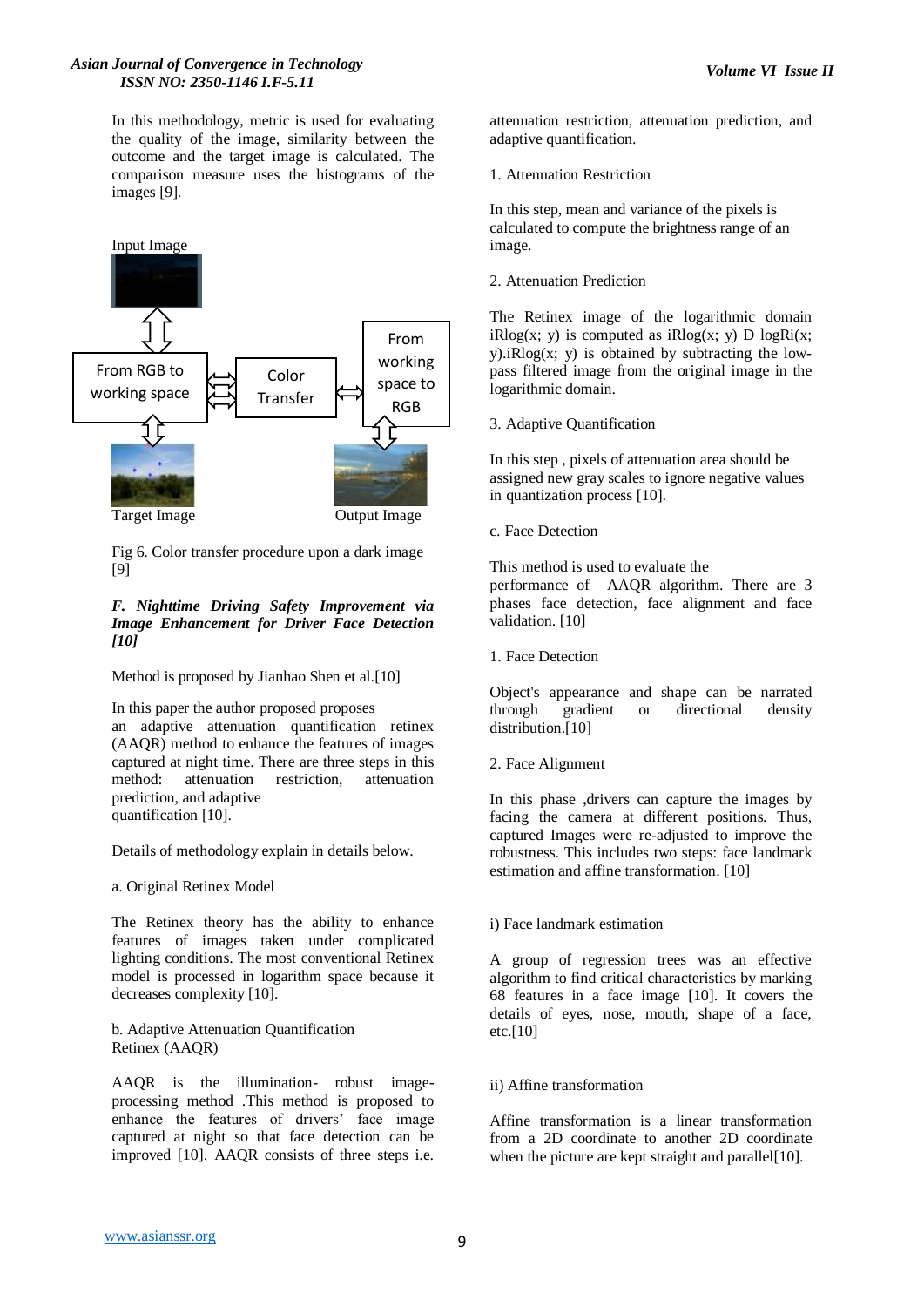#### *Asian Journal of Convergence in Technology ISSN NO: 2350-1146 I.F-5.11*

#### 3. Face Validation

In this phase, minimum distance is calculated by computing the Euclidean distances between the input image and the images in the database name it as the detected face. The probability of the AAQR enhanced image to be recognized as a human face is indicated by confidence number output from the classifier [10].





 $(a)$  (b)



Fig 7. a) Up-Down original image [10] b) Updown result image using AAQR [10] c) Left-Right original image[10] d) Left-Right result image using AAQR[10].

## **G.** *Contrast Enhancement of Microscopy Images Using Image Phase Information [11].*

Method is proposed by Serdar Cakir et al. [11]

In this paper, a technique is proposed by using the image phase information to increase the weight of frequencies where phase variations occur [11]. Mostly images captured naturally are generally low-pass by nature. Expressly, spectral energy is very dense at low frequencies compared to high frequencies in natural images. Sharp transitions and highly structured textures are contributed to high frequency components of an image. [11]

In the proposed image enhancement algorithm, the image phase is taken into consideration to emphasize high frequency components. [11]



Fig 8 . a) Original image [11] b) Result image [11]

## **CONCLUSION**

In this paper, various contrast enhancement techniques are analysed. It has been observed that all the techniques are effective in contrast enhancement. There are various algorithms used such as Gaussian mixture model (GMM) method, dehazing-based algorithm, global contrast stretching method etc.

# **REFERENCES**

[1] Seung-Won Jung et al," Image Contrast Enhancement using Color and Depth Algorithms", IEEE Signal Processing Letters, VOL. 21, NO. 4, April 2014.

[2] Jeyong Shin ,Rae-Hong Park et al," Histogram-Based Locality-Preserving Contrast Enhancement", IEEE Signal Processing Letters, VOL. 22, NO. 9, September 2015.

[3] Sampada S Pathak, Prashant Dahiwale, Ganesh Padole et al," A Combined effect of local and global method for contrast image enhancement", 2015 IEEE International Conference on Engineering and Technology (ICETECH), 20th March 2015, Coimbatore, TN, India.

[4] Lin Li, Ronggang Wang,Wenmin Wang, Wen Gao et al," A Low-Light Image Enhancement Method For Both Denoising And Contrast Enlarging"

[5] X. Dong, G. Wang, Y. Pang, W. Li, J. Wen, W. Meng, and Y. Lu, "Fast efficient algorithm for enhancement of low lighting video," in Multimedia and Expo (ICME),2011 IEEE International Conference on. IEEE, 2011, pp. 1–6.

[6] G. Deng, "A generalized unsharp masking algorithm, "Image Processing, IEEE Transactions on, vol. 20, no. 5,pp. 1249–1261, 2011.

[7] G. Deng, "A generalized unsharp masking algorithm, "Image Processing, IEEE Transactions on, vol. 20, no. 5,pp. 1249–1261, 2011.